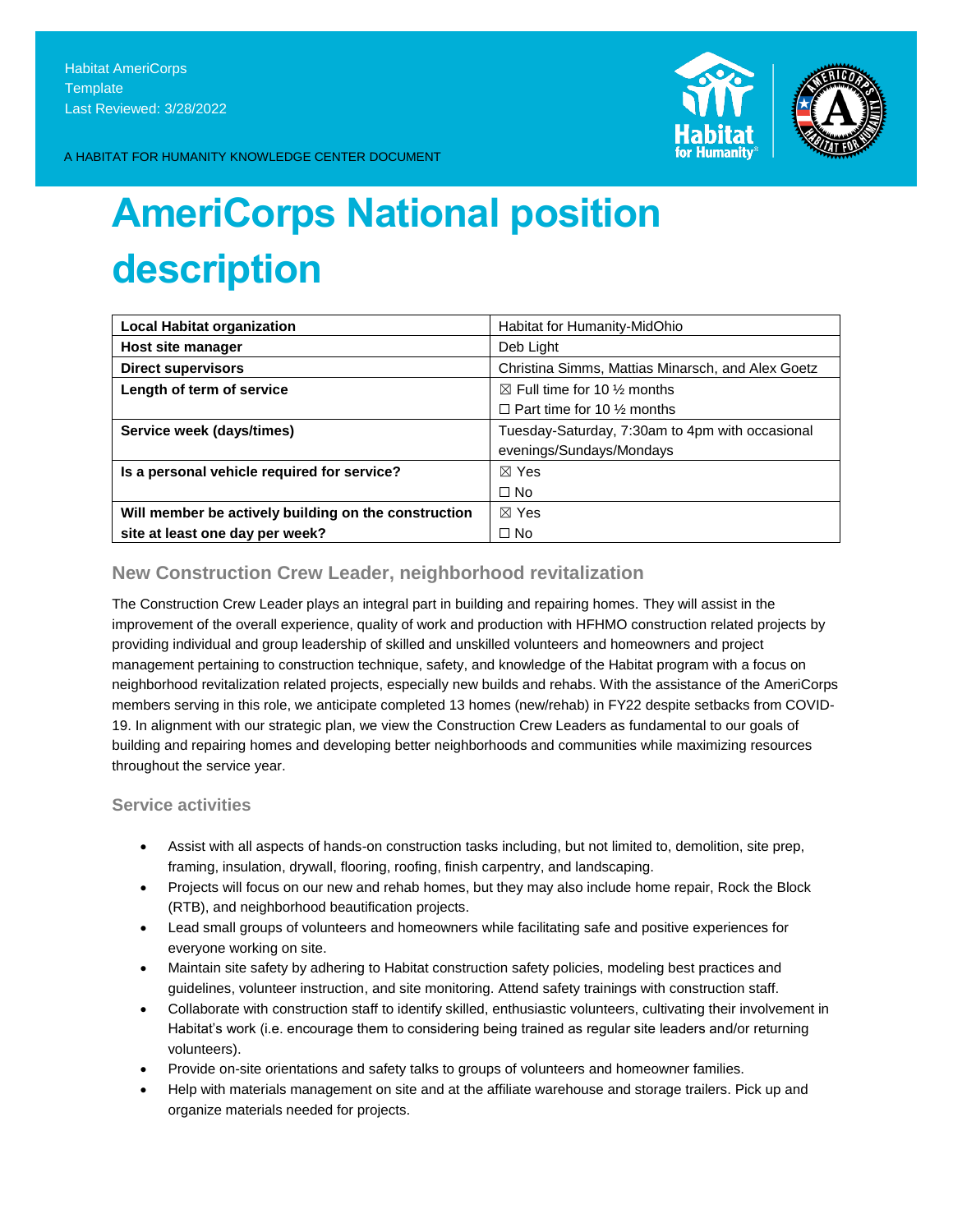- Set up and cleanup project sites.
- Maintain site logs for each project completed for supervisor to assess progress and next steps.
- Participate in regular planning and debriefing meetings as needed.
- On occasion, member may participate in larger community projects, such as lot cleanups, community gardens, etc.
- Attend and participate in select affiliate events; responsibilities may include set up, clean up and engaging with attendees, informing them about the AmeriCorps program, our affiliate's mission, neighborhood revitalization programming, and how to become a volunteer or family partner.
- Assist with warranty and repair issues as needed.
- Collaborate with Project Lead/Community Impact and Family Manager to assess specific streets for potential Rock the Block and Home Repair project needs.
- Assist Project Lead in facilitating partner family contact with neighbors on a continual basis throughout the build process.
- Help in educating families on the sustainable features on their homes.

### **Member development**

Required meetings, trainings, and events

- Onsite orientation to local host.
- First Aid/CPR.
- Foundations of Service training series
- National days of service:
	- o Dr. Martin Luther King, Jr Day
	- o Make A Difference Day
	- o AmeriCorps Week
	- o Weekly meeting with host site manager.
- Weekly meeting with direct supervisor, including completing a check in form each month.
- Life After AmeriCorps training.
- Ongoing position related training.
- Monthly All Staff meeting, weekly construction production meeting, 1 board meeting as a team, 1 home repair assessment, 1 homeowner orientation, 1 homeowner selection committee meeting, at least 2 wall raising ceremonies, at least 2 home dedications, and other meetings as appropriate.
- Choice of 1 safety committee meeting, 1 new volunteer orientation, or 1 home maintenance class.
- Site Operations training, power tool training, safety hazard identification training, defensive driving training, low pressure spray foam training, respirator fit test/medical evaluation online training, and other ongoing onsite trainings related to position.
- Quarterly staff or AmeriCorps team build days.
- Individual and/or group professional development trainings may be available based on AmeriCorps interest, host site manager/supervisor recommendation, and budget.
- Host site events, including 35<sup>th</sup> Anniversary event, Volunteer Recognition event, Habitat AmeriCorps Alumni build day (spring). Participation in these events will be in line with AmeriCorps program regulations/restrictions.